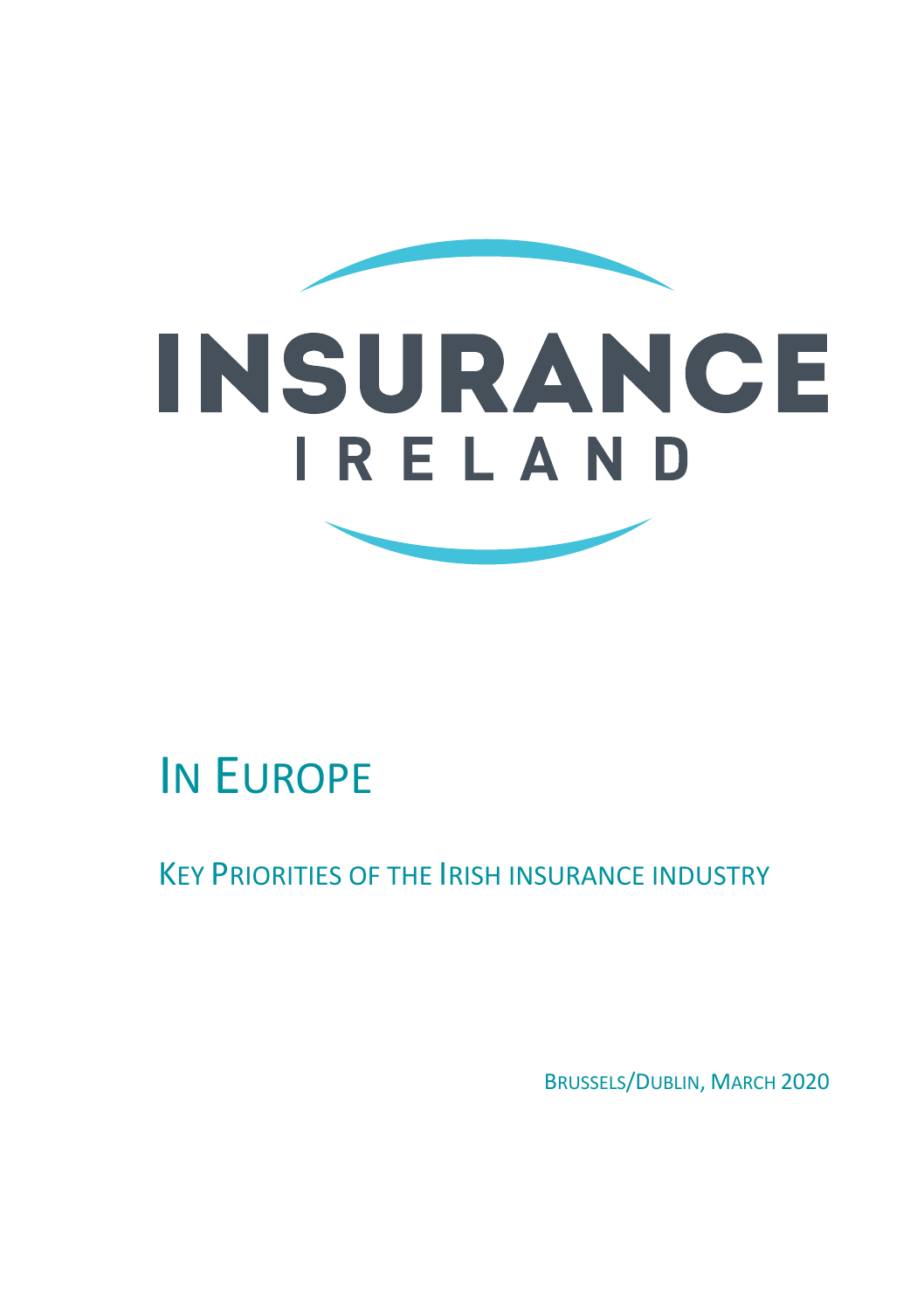#### IN THIS BROCHURE

| WHO WE ARE                                      | 3              |
|-------------------------------------------------|----------------|
| $CovID-19$                                      | $\overline{4}$ |
| WHAT WE ARE WORKING ON                          | 5              |
| THE ROLE OF INSURANCE                           | 6              |
| AN INTEGRATED, INNOVATIVE AND SUSTAINABLE EU    | $\overline{7}$ |
| ALLOW INSURERS TO TAKE RISK AND INVEST          | 8              |
| SUPERVISE INSURERS CONSISTENTLY                 | 9              |
| <b>MAKE CONSUMER PROTECTION FIT-FOR-PURPOSE</b> | 10             |
| <b>REDUCE THE REGULATORY BURDEN</b>             | 11             |
| <b>MAKE THE NEW GREEN DEAL WORK IN PRACTICE</b> | 12             |
| <b>SHAPE DIGITAL EUROPE</b>                     | 13             |
| STRENGTHEN SOCIAL SUSTAINABILITY                | 14             |
| LOOKING AT OURSELVES - DIVERSITY AND INCLUSION  | 15             |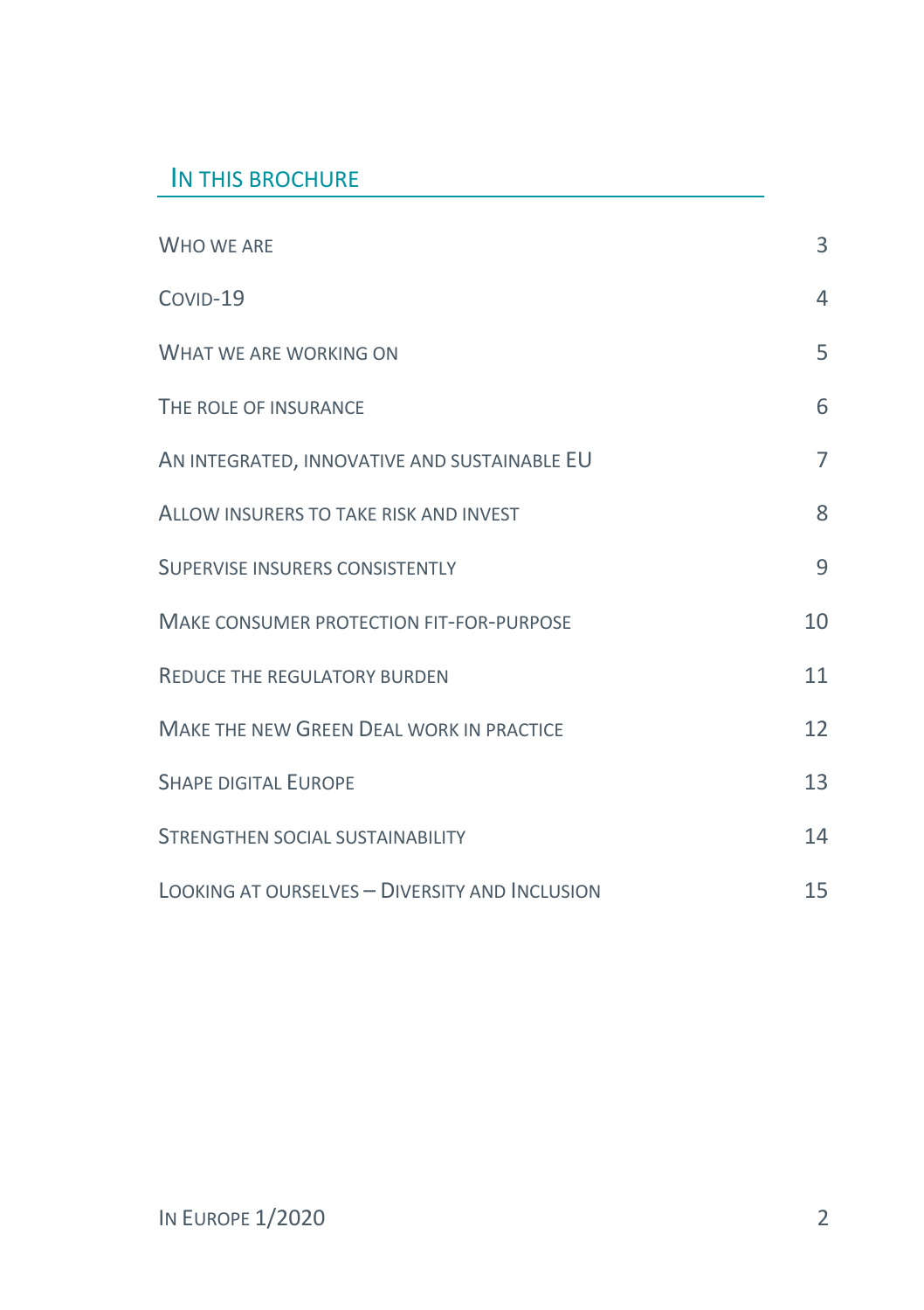## WHO WE ARE

Insurance Ireland is the Voice of Insurance in Ireland and represents the Irish general insurance, health insurance, life assurance, reinsurance and captive management sectors. Insurance Ireland's membership comprises more than 130 companies providing insurance to more than 25 million policyholders in over 110 countries. Our members pay out more than 13 billion euros in claims and benefits to Irish customers and 1.6 billion euros in tax to the Irish exchequer annually.

The financial services industry in Ireland employs approximately 28,000 people, with one in four jobs being in insurance. The Irish in-

One of the top 6 EU insurance markets and is the 2<sup>nd</sup> biggest in reinsurance EU

surance market generates about 67 billion euros in premiums per year. This makes Ireland one of the top 6 insurance markets in the EU and it is the 2<sup>nd</sup> biggest reinsurance market. Insurance Ireland is engaged in the

Ireland for Finance 2025 initiative.

Insurance Ireland's mandate is to represent and promote the Irish insurance market for our members, our customers and the wider economy. Ireland is a key hub for international insurers. Therefore, we are engaging at domestic, European and global level – in close cooperation with our sister associations around the globe, Insurance Europe and the Global Federation of Insurance Associations (GFIA).

Innovation and the use of new technology are essential for the Irish insurance industry. Insurance Ireland's aim is to establish Ireland as an InsurTech testbed for Europe. We will collaborate with key stakeholders to build an InsurTech Hub in Dublin by 2021.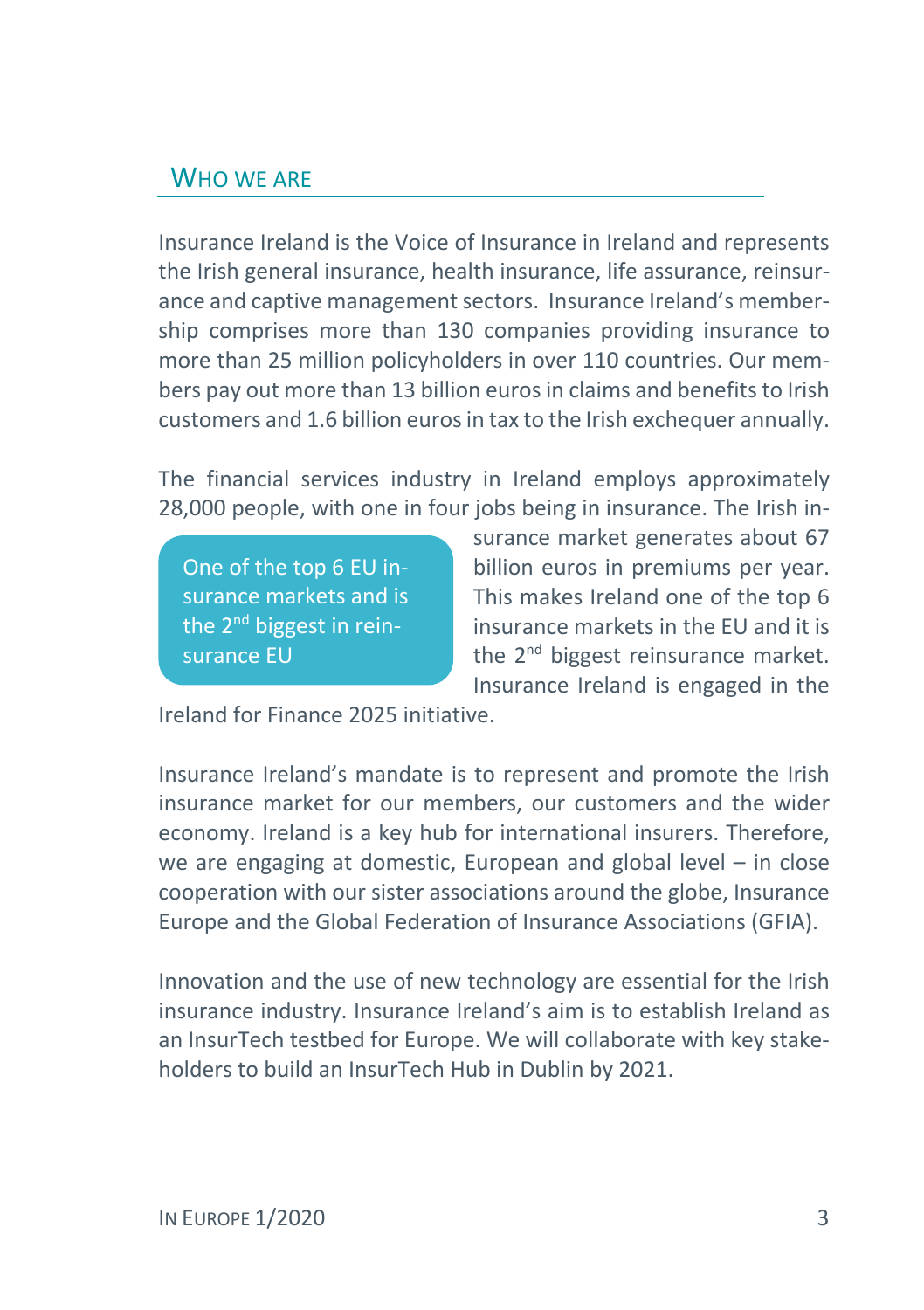## COVID-19

Insurance Ireland is very aware that many of our members' customers and businesses are suffering as a result of the very serious disruption caused by the Coronavirus (Covid-19). Insurance Ireland's members want customers to know that we will support them and will be there to deal with claims in the weeks and months ahead. The sector is committed to working with customers during this crisis and to helping as best it can to alleviate the impacts in this challenging environment.

Insurance Ireland created a Covid-19 Hub on its webpage to provide for the latest information. Please visit www.insuranceireland.eu.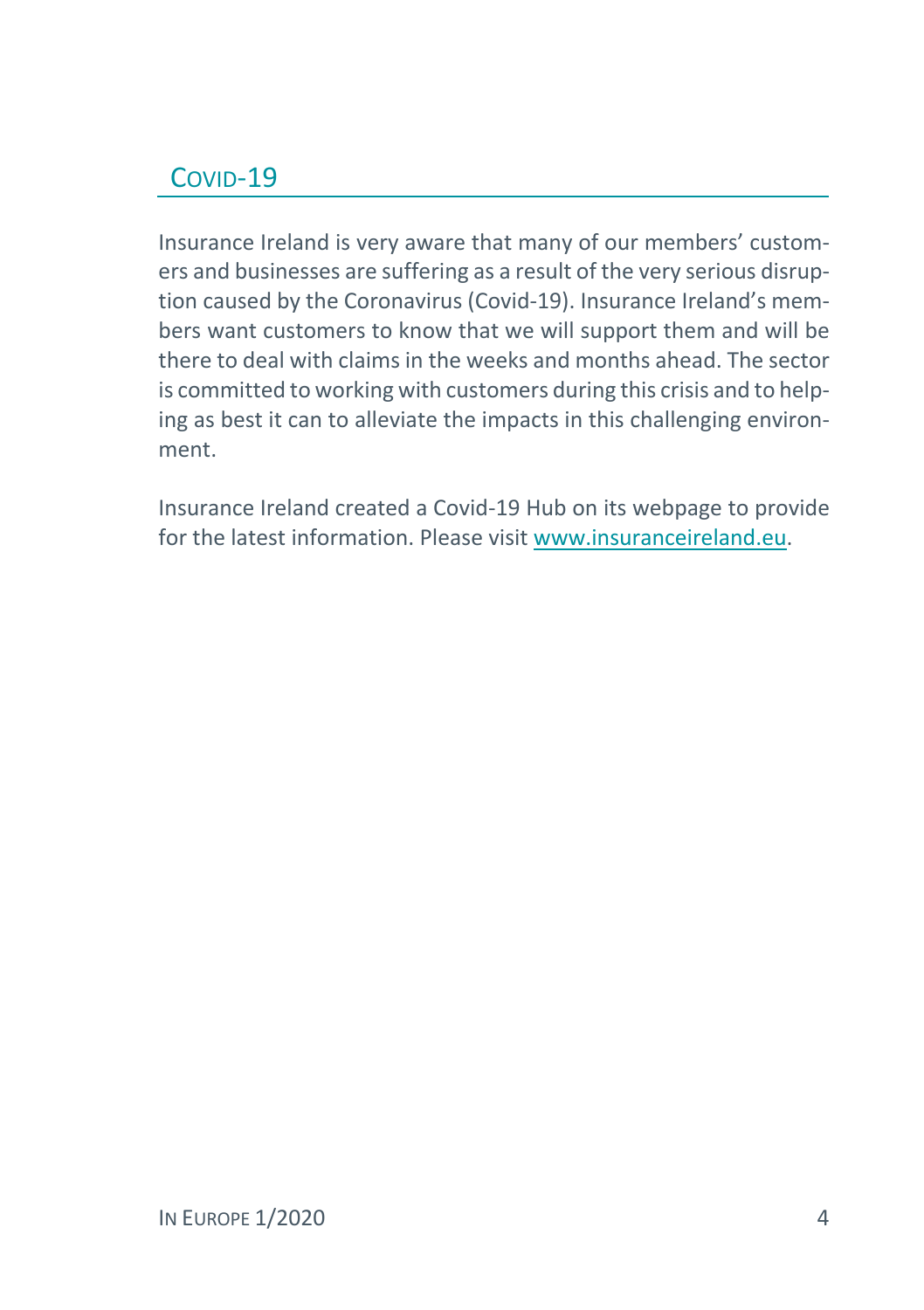#### WHAT WE ARE WORKING ON

**1** Assess existing and future regulation to **ensure the global competitiveness of the EU insurance sector** by eliminating unnecessary regulatory burdens to allow insurers to take risks off their customers and to invest in a sustainable Europe.

**2 Strengthen integration, innovation and sustainability** of the EU single market in the relaunch of the Capital Markets Union initiative and the Solvency II Review.

**3** Review retail financial services conduct regulations and Solvency II with the aim to **enhance regulatory and supervisory convergence**, a consistent application of the principle of proportionality and clear and comprehensible information for consumers.

**4** Make the new Green Deal work in practice by **reflecting insurers' risk mitigation capacity and ability to finance the transition** towards a sustainable Europe.

**5** Shape digital Europe to enhance the EU data strategy and **create a regulatory framework which allows for innovation**, supports the use of new technologies, encourages consumers to more easily engage with their financial planning and strengthens EU insurers in global competition.

**6** Strengthen social sustainability across the EU to appropriately **reflect the changing economic and social environment and support the development of a more diverse and inclusive Europe**.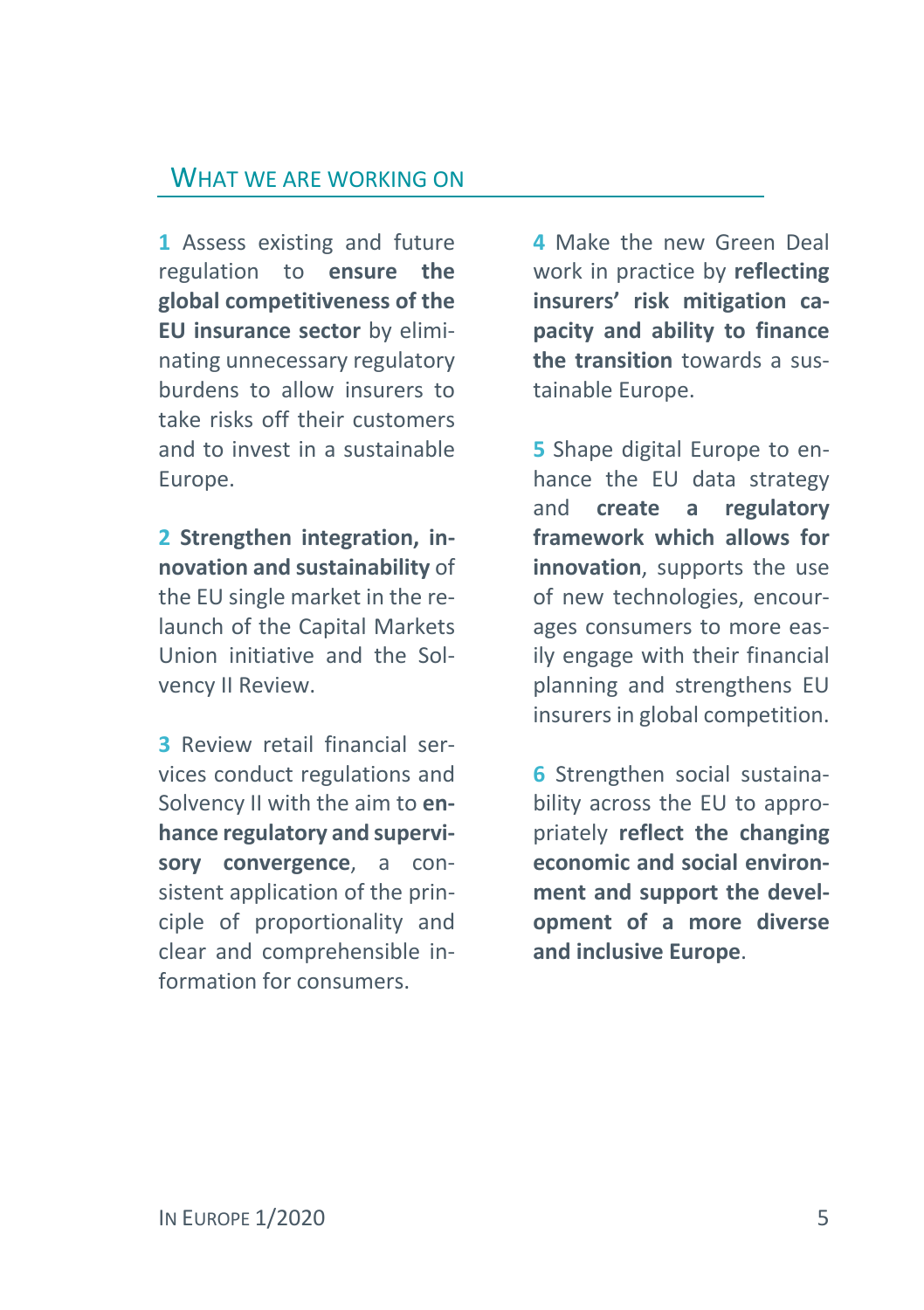## THE ROLE OF INSURANCE

The value proposition of insurers is far wider than the settlement of claims. Insurers mitigate and manage risks of their customers, as well as providing peace of mind to consumers and businesses.

The main drivers for an individual risk are the uncertainty about its occurrence, its frequency and volatility. Insurers mitigate risks by reducing the uncertainty of individual risks by creating collectives of risks and smoothing over time.

Consequently, insurers have a strong interest in reducing risk, i.e. frequency and volatility and to make the occurrence of risk more predictable.

4 different measures are taken to fulfil this aim:

- Raise awareness,
- Support preparation,
- Increase resilience.
- Provide insurance.

The provision of protection and the mitigation of risk create value for insurers and customers alike. Irish insurers and reinsurers wrote business worth about 67 billion euros in 2018.

Insurers mitigate risks, provide peace of mind for customers and invest in a sustainable Europe

In addition, insurers collectively invest on behalf of their customers. Each year, Irish insurers invest more than 350 billion euros. With these investments, the insurers are an essential driver of the transition towards a more sustainable economy and society.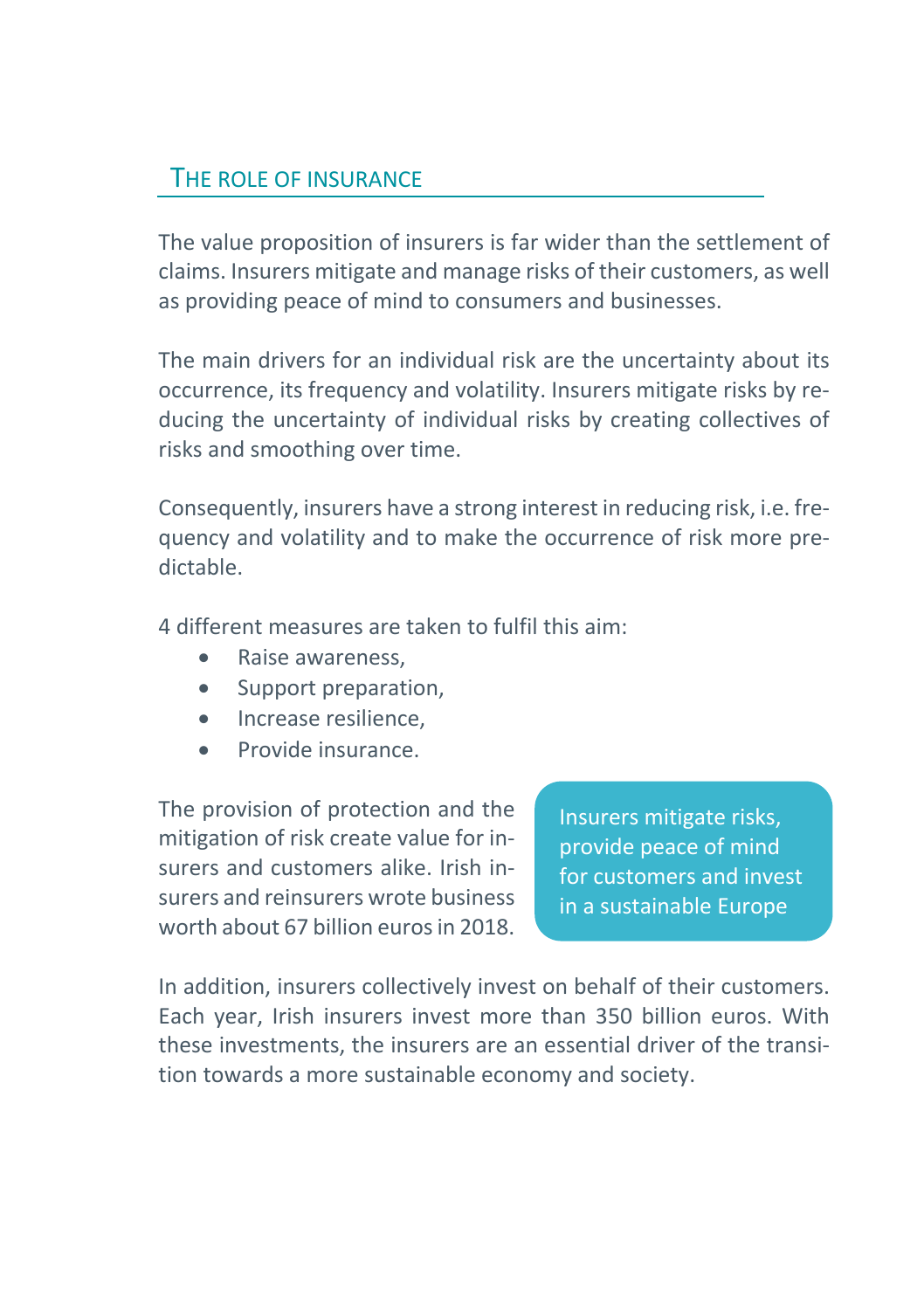## AN INTEGRATED, INNOVATIVE AND SUSTAINABLE EU

Irish insurers service customers in almost all EU Member States (MS) and insurers from other MS provide their services in Ireland. The integration of the EU single market is a core foundation for Irish insurers. To enhance its function, Insurance Ireland and its members share the vision of a more integrated, innovative and sustainable EU insurance market.

Further regulatory and supervisory convergence is essential to ensure the consistent protection of consumers across the Union. New regulatory initiatives as well as the ongoing and upcoming reviews of EU regulation should be used to increase regulatory consistency.

An innovation friendly and consumer-centric regulatory environment

Align future initiatives for a more integrated, innovative and sustainable EU single market for

insurance in the control of the control of the control of the control of the control of the control of the con<br>In the control of the control of the control of the control of the control of the control of the control of th

should be created to ensure the future competitiveness of the EU's economy and its insurance market at global level. The opportunities and challenges of an increased use of technology, e.g. AI, cloud services

and digital communication, should also be prioritised.

Environmental and social challenges should be addressed at EU level to ensure a consistent approach and avoid fragmentation across the block. Climate, demographic and socio-economic changes pose significant risks to all MS.

The insurance industry provides risk-mitigation and long-term investments to support the necessary response to these challenges. The regulatory and political environment needs to allow insurers to play their role effectively.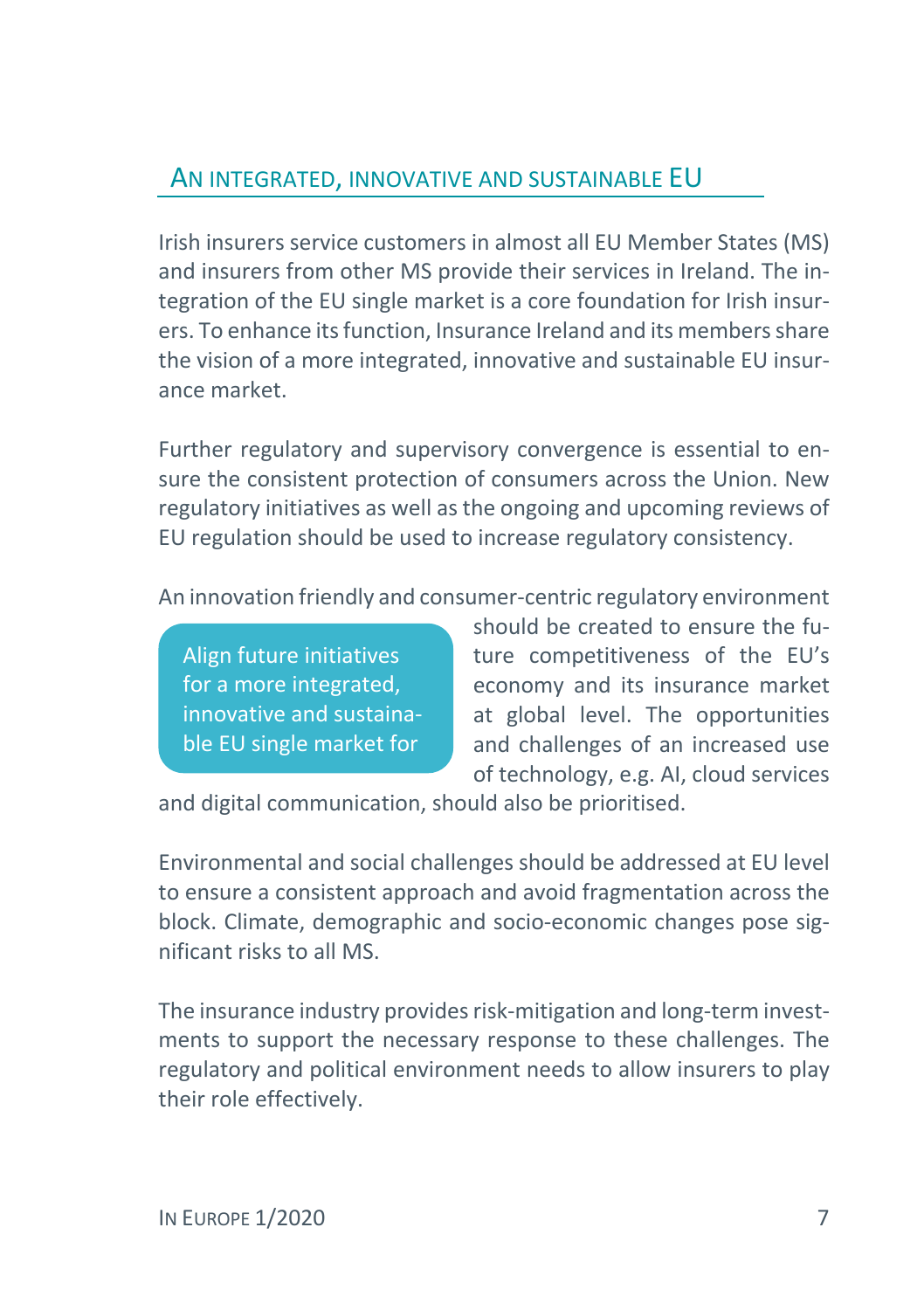#### ALLOW INSURERS TO TAKE RISK AND INVEST

The insurance industry is highly regulated to ensure a sound sensible and efficient consumer protection framework. A central element of this framework is the prudential regulatory regime, Solvency II. Solvency II determines how much own funds insurers need to cover their liabilities – the Solvency Capital Requirement (SCR).

Solvency II is the most modern risk framework in a global environment. However, some of its requirements appear to be overly conservative and too volatile. This can reduce insurers' risk-taking capacity and ability to invest. An overly prudent Solvency II also limits the global competitiveness of the EU insurance industry.

Solvency II is currently under review and the European Commission (EC) is expected to present a legislative proposal for amending the

regime. The European Insurance and Occupational Pensions Authority (EIOPA) is working on its technical advice in preparation for this. EIOPA's recent proposals would lead to a dramatic increase in SCRs making the system even more onerous.

Amend Solvency II to enable insurers to take risk of the society and invest in a sustainable EU

The industry believes that a more balanced approach is necessary and the calibration of elements, which require too much own funds, needs to be changed. Furthermore, Insurance Ireland believes that the Solvency II Review must significantly strengthen regulatory and supervisory convergence across the EU. We are also keen to embed a more pragmatic approach on the proportionate application of Solvency II. In cooperation with the Dutch Association of Insurers (Verbond van Verzeekerars, VVN) we launched an initiative to promote the issue and to provide for a practicable solution.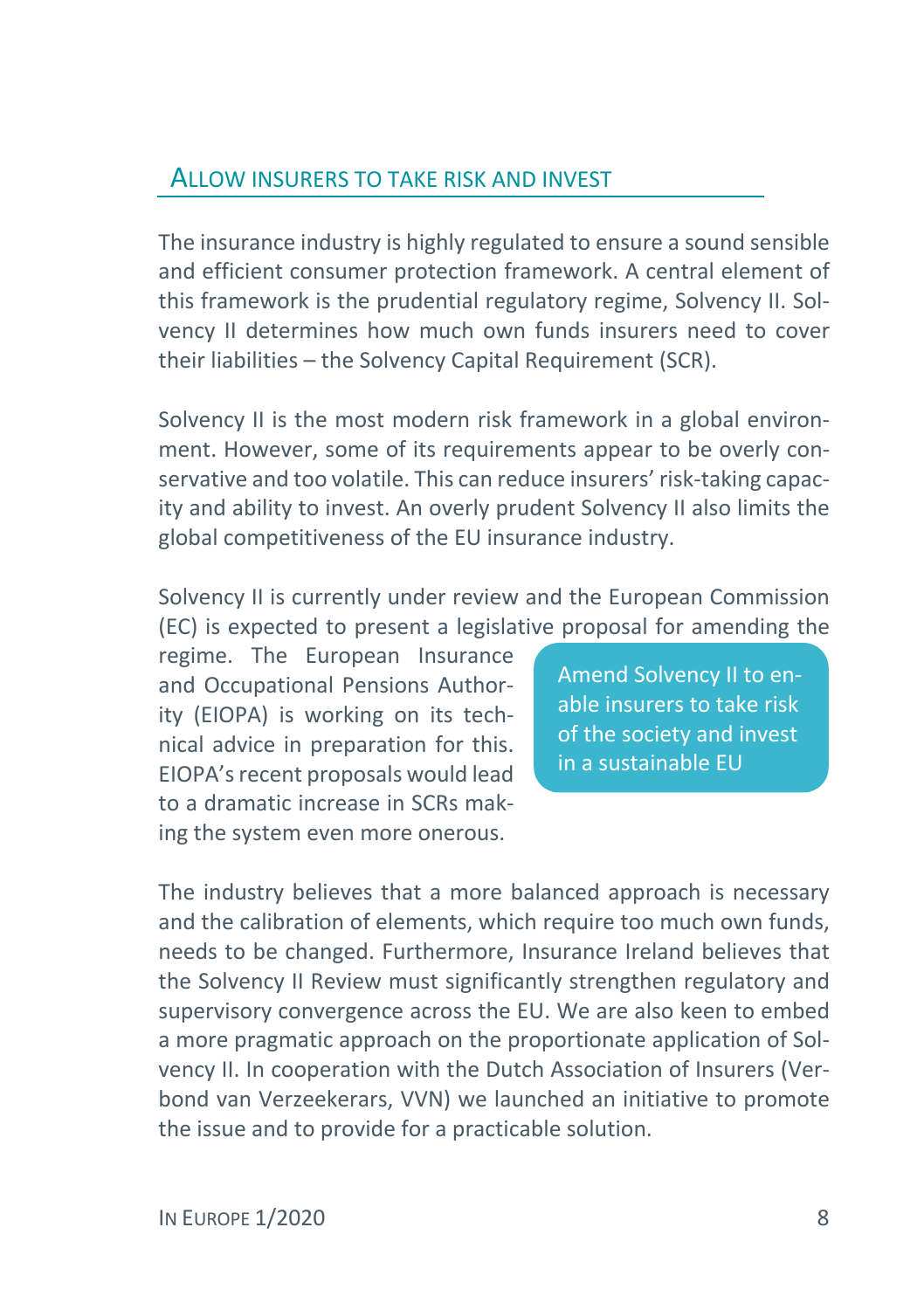#### SUPERVISE INSURERS CONSISTENTLY

The freedom of establishment and the freedom to provide services are indispensable for the Irish insurance market. Regulatory and supervisory convergence are essential to ensure consistent protection of insurance customers across the Union. For insurers, Solvency II and the establishment of EIOPA were milestones in this respect. However, inconsistencies in the transposition of the rules and different interpretations challenge the credibility of the internal market. The Solvency II review looks particularly into key elements of regulatory and supervisory convergence, e.g. cross-border supervision, insurance guarantee schemes and resolution mechanisms.

The current system of cooperation and information exchange of national supervisors needs a significant review. The approach leaves substantial room for arbitrary behaviour and potentially undermines the credibility of the regulatory and supervisory regime.

We strongly believe that this system needs to be based on a permanent and consistent cooperation mechanism. The already existing EI-

Enhance convergence to ensure fair competition and consistent consumer protection

OPA hub should be used to establish digital supervisory platforms for cross-border cases. All relevant supervisors should cooperate and exchange crucial information on these platforms. EIOPA should oversee

these processes and ensure they are effective.

Furthermore, guarantee schemes and resolution mechanisms which protect consumers from potential hardships due to an insurer's insolvency should be harmonised to avoid regulatory arbitration which could cause detriment to consumers.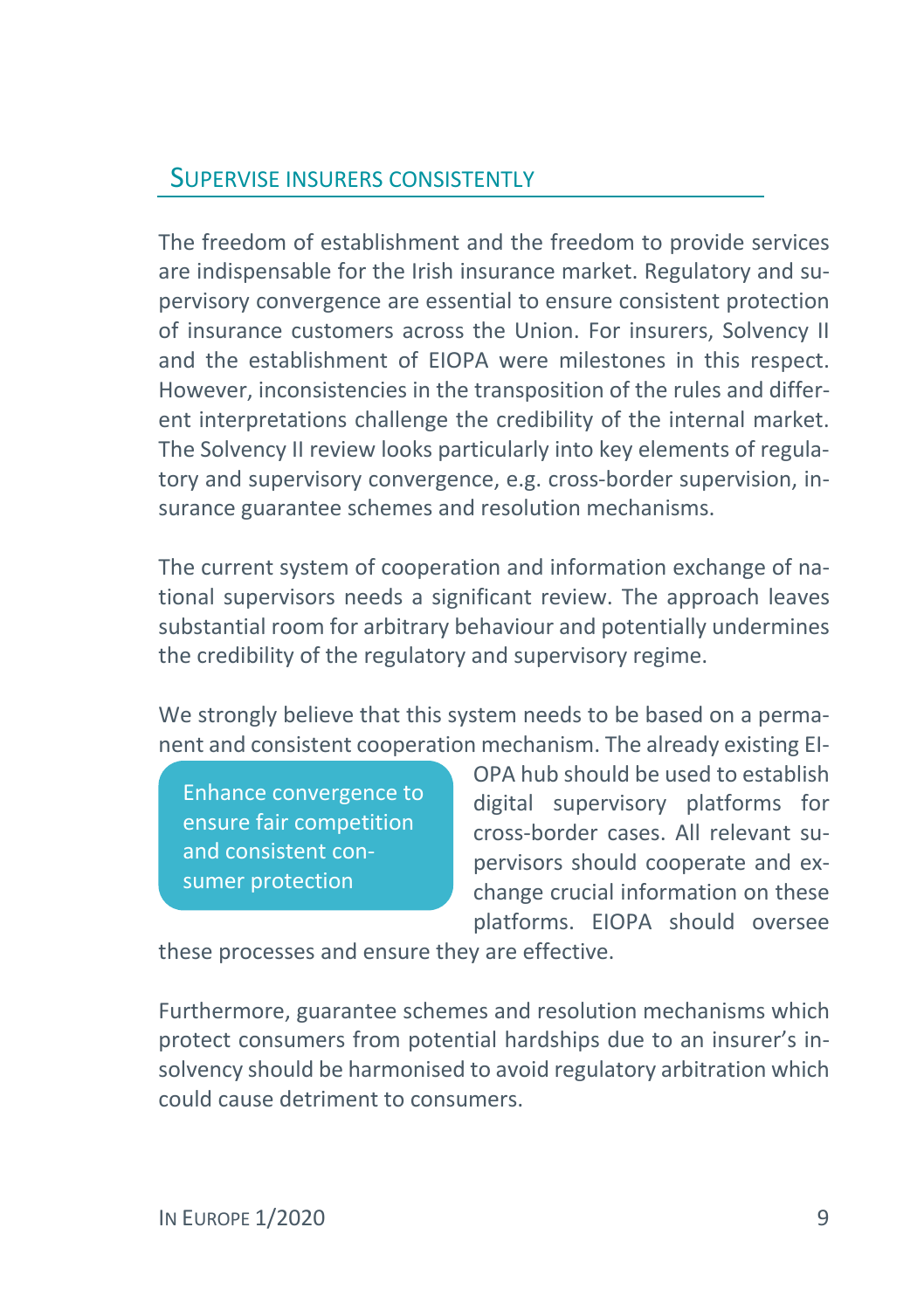#### MAKE CONSUMER PROTECTION FIT-FOR-PURPOSE

For effective and efficient consumer protection sound and sensible conduct regulation and a functioning supervision of the market are essential. Insurance Ireland believes that transparency, an information provision that is fit for purpose and regulatory supervisory convergence are the three key elements in this respect.

We support initiatives which increase the market transparency, improve the provision of information and promote fair outcomes to

customers. It is crucial that the information provided is focused on the consumer and does not create multiple layers of information. In order to ensure that the consumer understands the information, simplicity

Take a consumer-focused approach based on simplicity, clarity and comprehensibility

and clarity are indispensable. To do this, insurers require clarity in the interpretation, and adherence to, regulatory requirements.

Consumer habits and culture determine which insurance products are purchased by consumers. Nonetheless, a functioning EU regulatory and supervisory conduct framework will enhance consistency and quality of consumer protection across all MS.

The core elements of conduct regulation for insurers are the Insurance Distribution Directive (IDD) and the Packaged Retail Investment and Insurance Products Regulation (PRIIPs). Both will be reviewed during this legislative term. While we believe that the IDD only requires tweaks to improve its consistency, the PRIIPs regulation will need substantial amendments. The methodology of PRIIPs is overly complex, misleads consumers and creates regulatory uncertainty for insurers. A holistic re-design is necessary to address its flaws. A piecemeal approach to changes could cause more harm than good.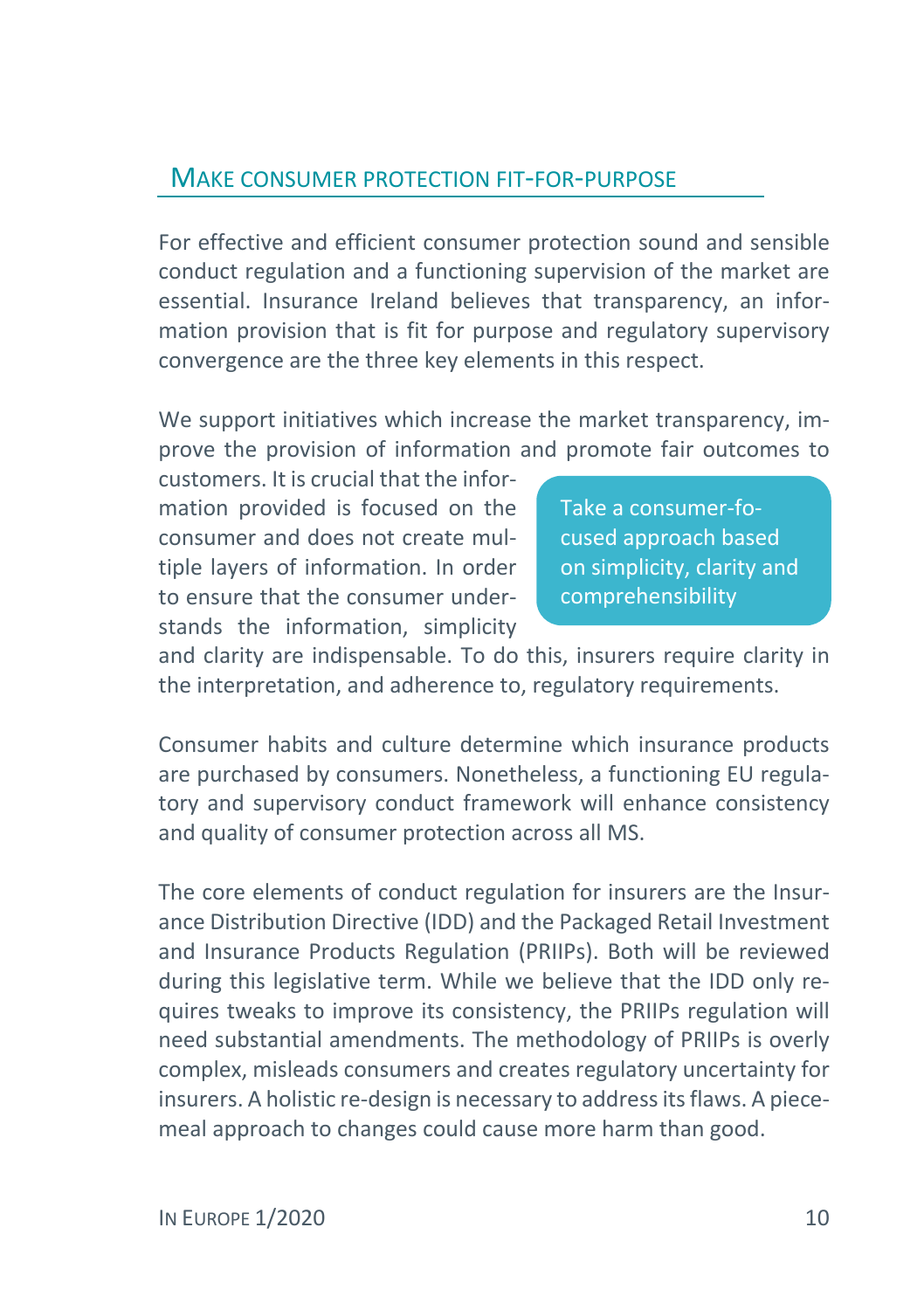### REDUCE THE REGULATORY BURDEN

The insurance industry's role for the economy and the society requires a sound and consistent regulatory regime. Regulation needs to be effective and efficient and provide fair outcomes for consumers. Insurance Ireland believes that it is essential to find the right balance between effective regulation and an administrative burden with little corresponding increase to consumer protection.

Solvency II, for example, is highly complex and creates a massive administrative burden. Its complexity demands sophisticated calculations and very detailed reporting. The current review should be used to a) adjust the regime to the nature, scale and complexity of an insurer's risk (proportionate application) and b) review reporting re-

Avoid unnecessary administrative burdens in existing and future regulation

quirements with the aim to reduce the administrative burden. Compliance with market conduct for IDD and PRIIPs has led to an overwhelming amount of information for insurers and customers. A holistic review

is necessary to ensure that a targeted approach is taken to inform consumers in a meaningful way and promote consumers' ability to engage with their financial planning.

In addition to specific regulations, cross-cutting initiatives, e.g. on data protection or taxation, apply to insurers. An example is the currently implemented directive on cross-border tax arrangement, DAC 6. The primary target of DAC 6 is minimising tax evasion by requiring firms to report certain cross-border payments. However, in its current format, this might also include insurers regular payments to customers, e.g. on pensions. That would create a massive additional administrative burden without necessarily meeting the policy intent behind DAC6.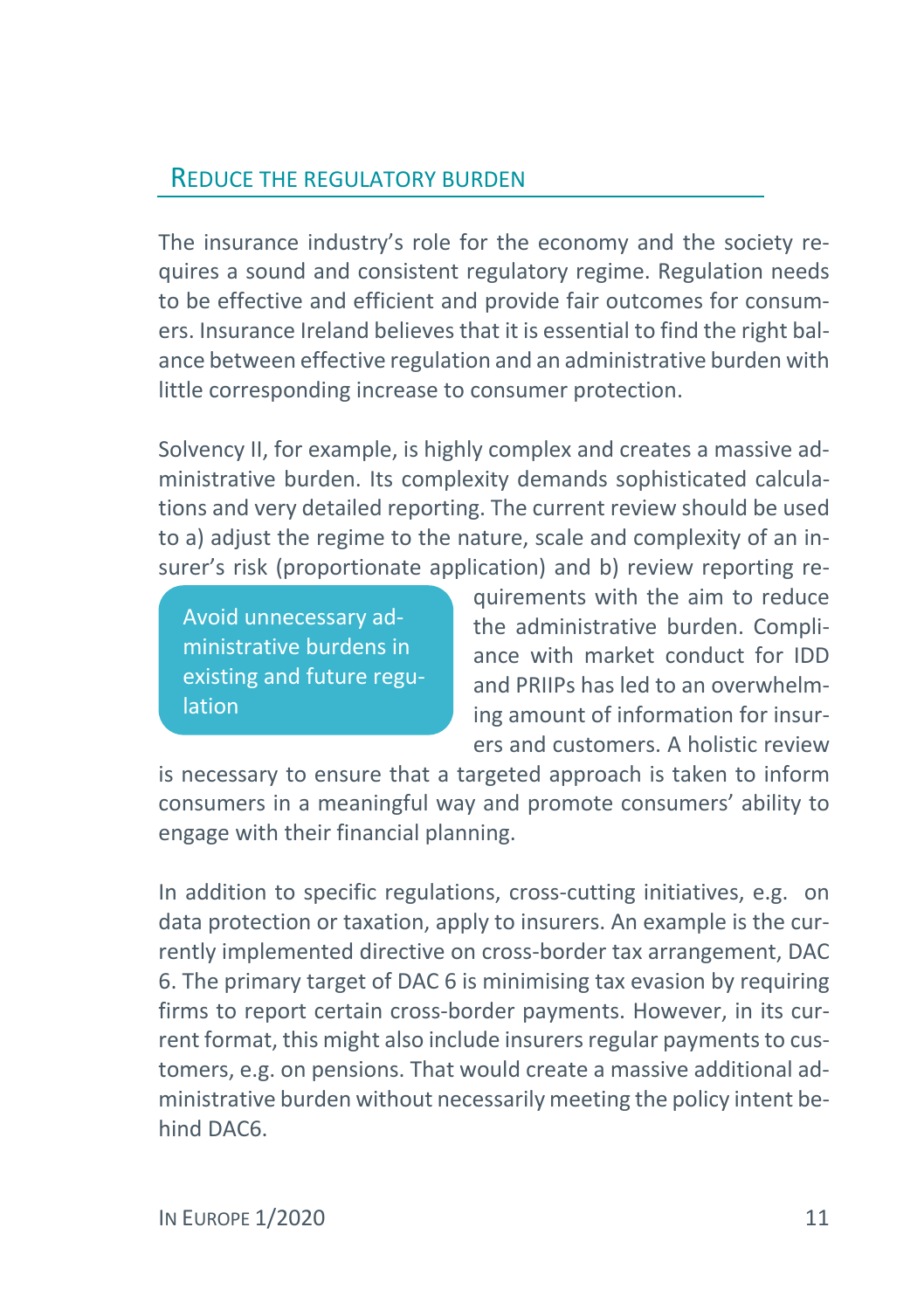### MAKE THE NEW GREEN DEAL WORK IN PRACTICE

The new Green Deal for Europe presents ambitious plans to address climate change at an EU level. Insurers can and will be crucial to make the new Green Deal work in practice.

Climate change is a significant threat to our society and economy. Individual solutions alone will not be sufficient to manage these risks. Insurers' are key to mitigate the related risks and to support economies and individuals to adjust. It will be important that the role of insurers (awareness, preparedness, resilience and insurance) is appropriately considered in the EU strategy on climate adaptation and climate law. Furthermore, it is important that Solvency II will not unnecessarily limit insurers' risk-taking capacity.

In addition to the risk mitigation function, insurers will be major investors of the change. Insurers investments are particularly long-

term. Existing regulatory obstacles to fulfilling this function should be removed, e.g. under Solvency II. At the same time, we oppose a specific "green beneficial factor", as an investment decision should not be bi-

Recognise insurers' role in mitigating climate risks and investing in the new Green Deal

ased. Furthermore, the amount and scale of sustainable investment projects need to be increased together with a strong public commitment to a more sustainable Europe across MS.

The EU taxonomy will allow investment projects to be consistently assessed. But it is important that the data necessary for the assessments is available. Creating a bottleneck around the necessary data will harm ambitions significantly. Therefore, we strongly support initiatives creating open-source data.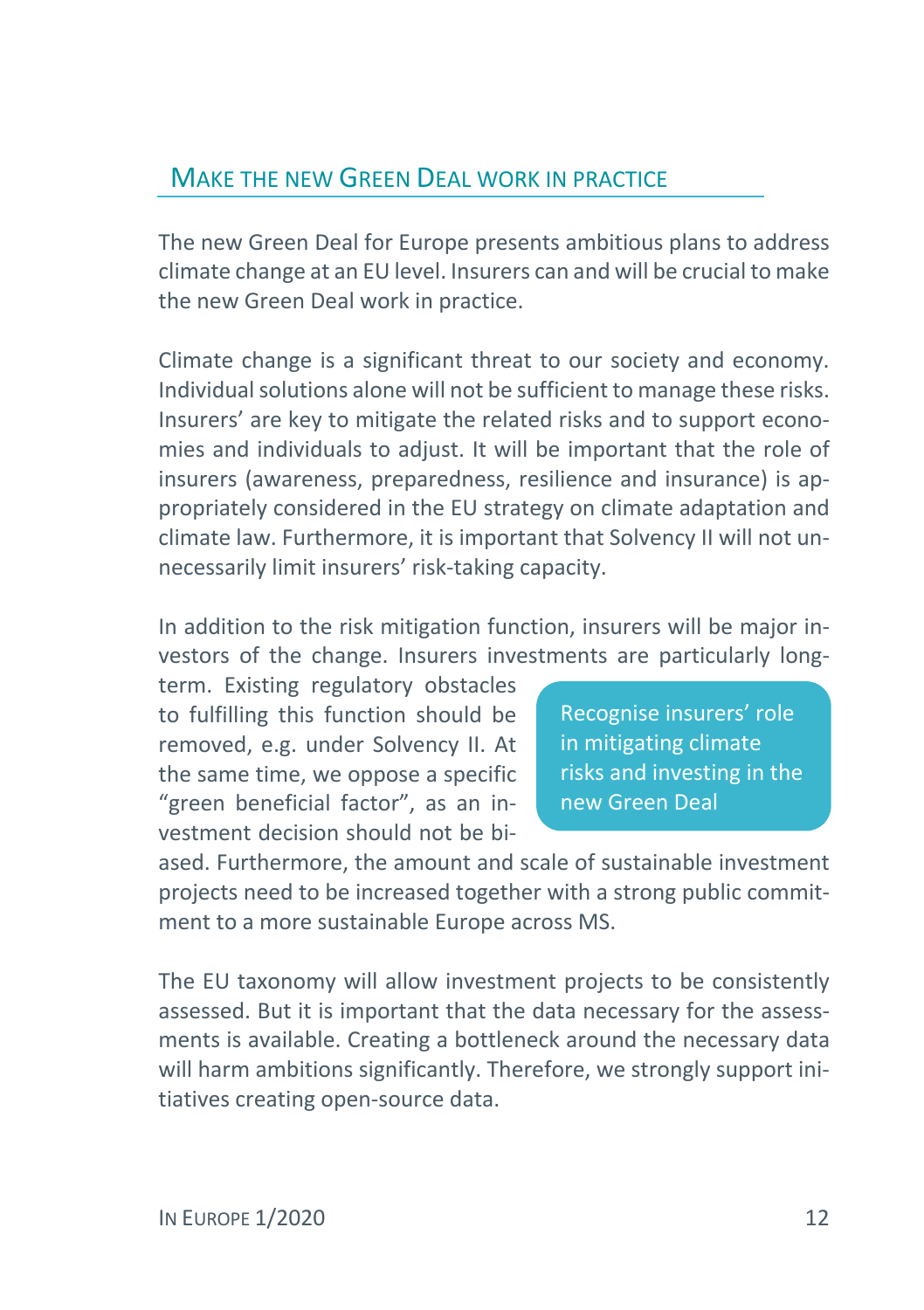## SHAPE DIGITAL EUROPE

In February 2020, the European Commission presented its strategy for a Europe ready for the digital age. This strategy can be a major step in the EU single market for financial services. As a data-intense business, insurers are at the forefront of these developments.

Access to data and data sharing, the use of new technologies (e.g. AI) and operational resilience are major aspects for the industry. Open access to data and enhanced data exchange will enable innovation and increase competition. A crucial prerequisite will be that the shared data is of sufficient quality.

The use of new technologies is important for the insurance industry. For example AI and machine learning might allow insurers to

Create a regulatory environment which enables EU insurers to compete at the global stage.

smoothen processes and lead to a better consumer experience and promote consumer engagement with their financial planning. For the regulation and supervision of these processes, we suggests that an out-

come-oriented approach is taken. Overall, the regulatory environment will determine how innovation can shape the insurance industry of the future and, together with a consistent strategy towards EU integration, allow European insurers to compete at global level.

Finally, insurers can contribute to the operational cyber resilience of the EU economy. Insurers make extensive efforts to make their technology platforms future ready. In addition to the provision of risk cover, insurers are using their expertise to help customers to improve own systems. Cyber risks are fast moving and always changing. Therefore, it is essential that future provisions allow for the necessary flexibility.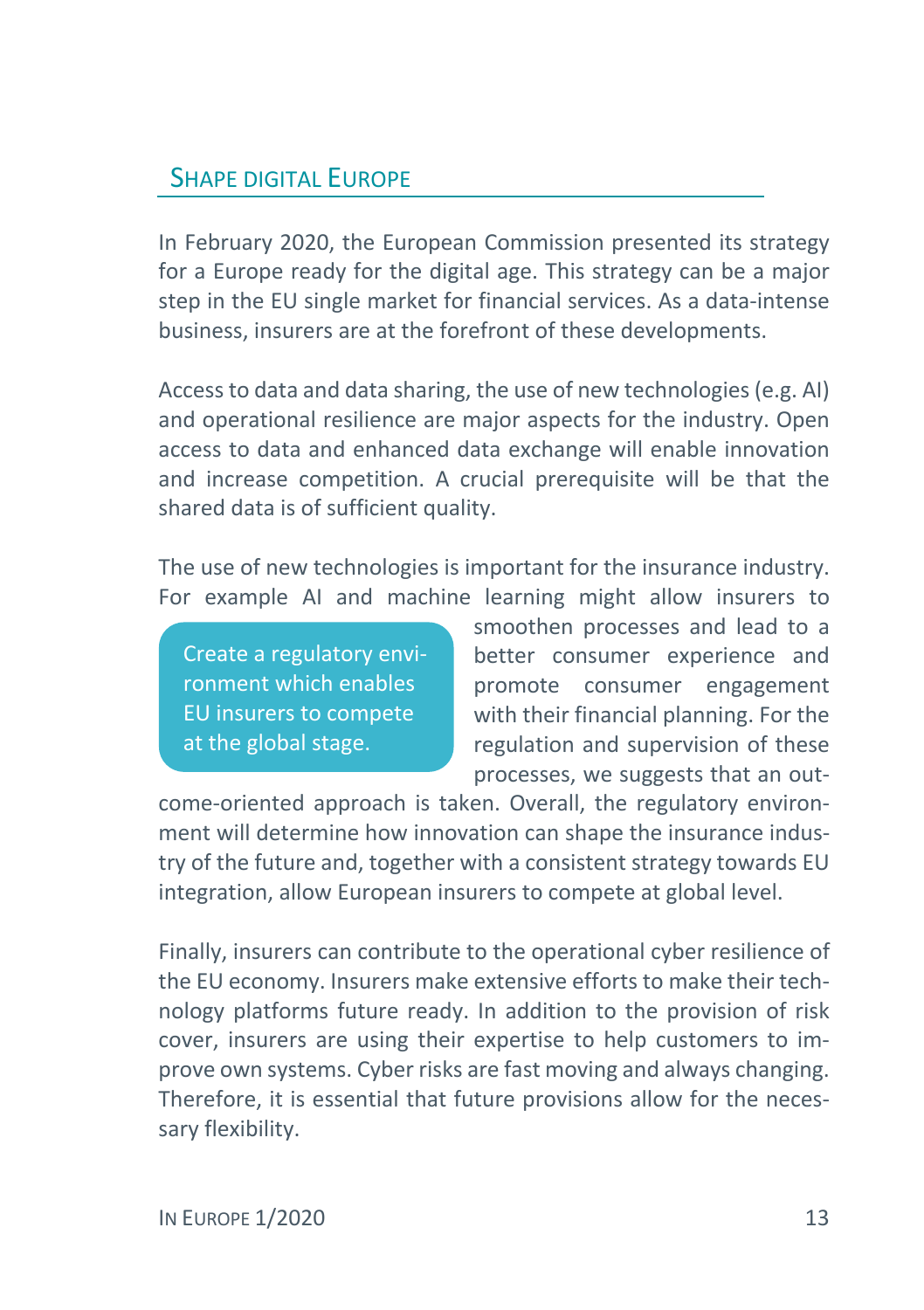#### STRENGTHEN SOCIAL SUSTAINABILITY

While environmental sustainability deserves a high profile, the challenges of social sustainability are often overlooked. The new European Commission initiative of an economy that works for the people reflects the need to act. Insurance Ireland supports the Commission's ambition in this field. Even though social policy is subject to the MS own discretion, we believe that the EU can play an important role to lead European policy making in this respect.

Economic participation of citizens changed significantly over the last years and it can be expected that this trend continues. Platform based working models, discontinuity in careers, changing demands from employers and less reliable social systems are creating new challenges to our economy and society. The answers to these challenges have to be found in a holistic approach of governments, industry and society.

A prominent example which is already under discussion is the Pan-European Personal Pension Product (PEPP). The PEPP initiative aims

at developing simple and standardised private pension offerings enhancing people's ability and willingness to save for their retirement. This initiative should go hand-inhand with policies encouraging par-

Make social sustainability an objective of the EU policy debate and encourage MS cooperation

ticipation and savings for retirement. The Irish government, for example, launched an initiative on an auto-enrolment regime. Insurance Ireland supports that initiative with its 70:30 project  $-70$  % of citizens saving for their retirement by 2030.

More integration of EU social policy can support national initiatives and avoid social disparity across the block.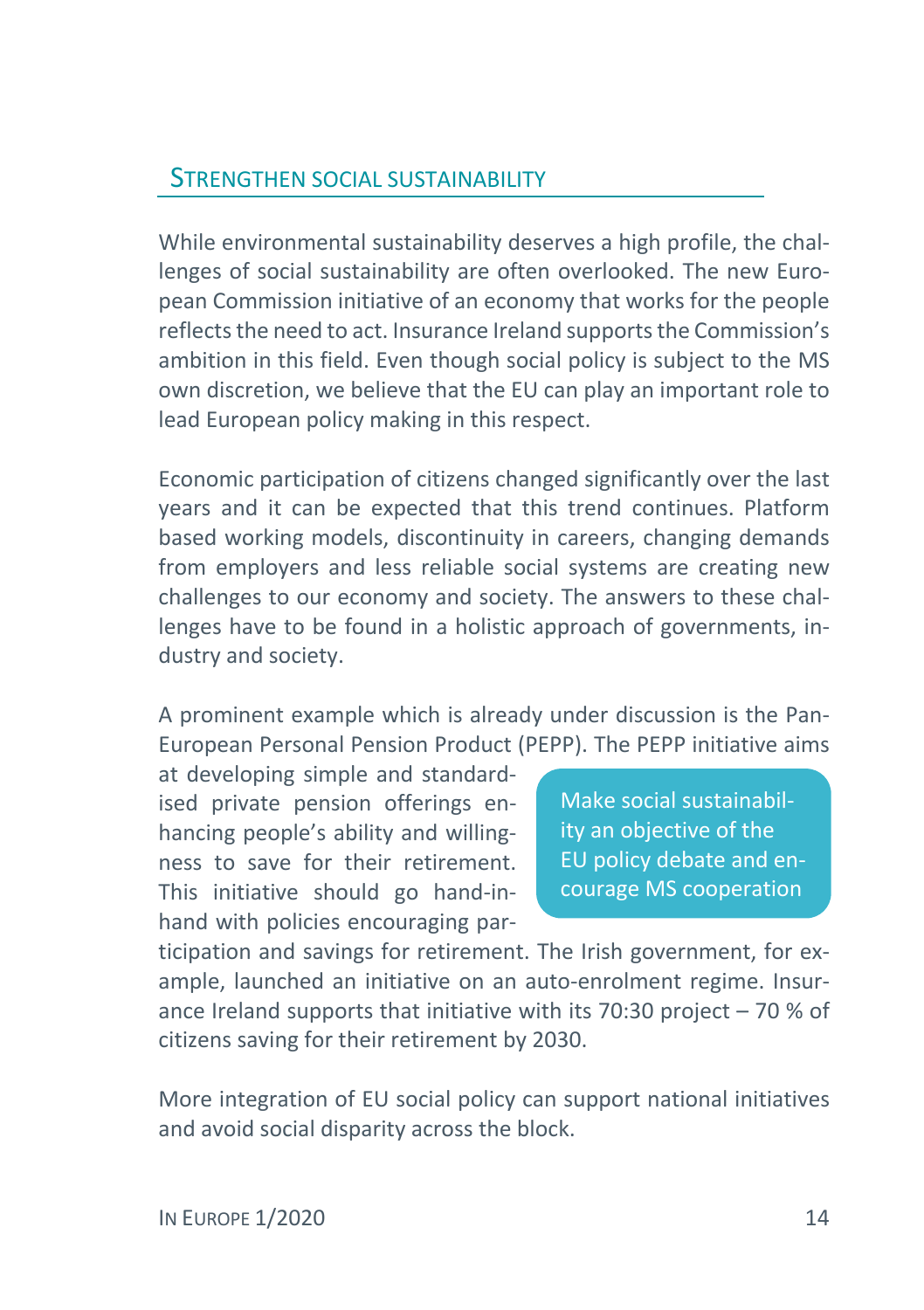## LOOKING AT OURSELVES – DIVERSITY AND INCLUSION

Diversity and Inclusion (D&I) is fundamental to the future of our economy and society. Diversified and inclusive organisational structures are considered as key strategic and cultural elements of ensuring long-term success and ensuring fair outcomes for consumers. The EC as well as supervisors envisage policies how to stimulate and supervise steps taken by the industry.

Looking at ourselves, the Central Bank of Ireland's (CBI) report on its Insurance D&I thematic review (expected in April 2020) will be an important stocktaking of actions. The CBI's demographic analysis of

Enhance D&I initiatives as key factors for longterm success and fair consumer outcomes

Pre-Controlled Function (PCF) applications found that the insurance sector saw the second largest increase in the share of female applicants for pre-approval functions. While progress has been made,

there is still some way to go to see real difference in D&I in practice.

With its publication the CBI is expected to set out goals for the industry in this area. The CBI will broaden its work on D&I to a wider look at demonstration of culture within insurers. The CBI initiative contributes to the wider framework at European and global level.

The International Association of Insurance Supervisory (IAIS) and EI-OPA identify the supervision of culture as strategic targets. D&I are important parameters of the expected approach. Furthermore, the review of the Non-Financial Reporting Directive and initiatives on sustainable governance regimes are going to be core regulatory initiatives reflecting D&I.

Insurance Ireland is committed to contribute to this work.